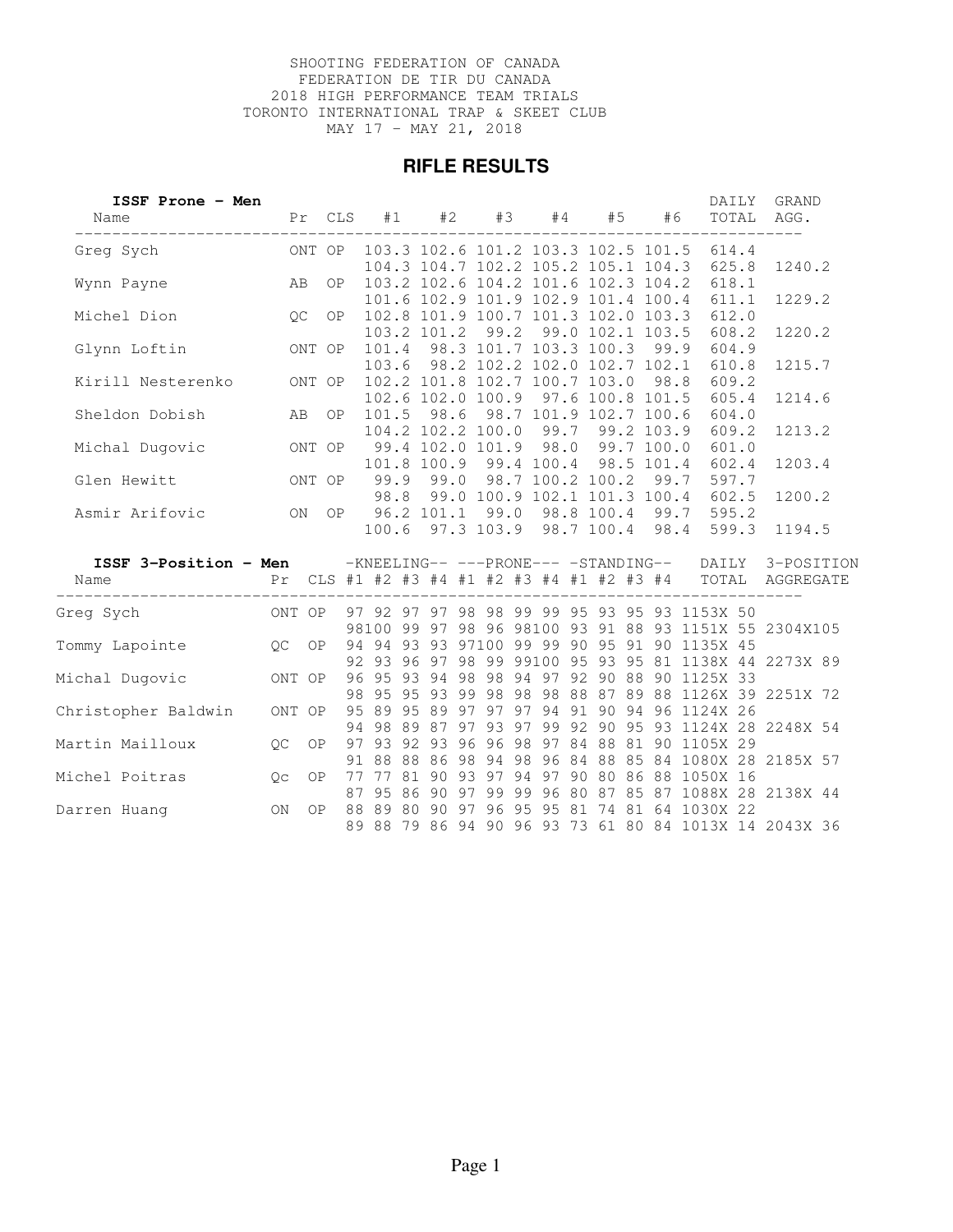| ISSF 3-Position - Women - KNEELING-- --- PRONE--- - STANDING-- DAILY 3-POSITION<br>Name<br>____________________________ |    | Pr CLS #1 #2 #3 #4 #1 #2 #3 #4 #1 #2 #3 #4 TOTAL AGGREGATE |  |  |  |  |  |  |  |  |                                                                                           |  |  |                                                                                                                |  |
|-------------------------------------------------------------------------------------------------------------------------|----|------------------------------------------------------------|--|--|--|--|--|--|--|--|-------------------------------------------------------------------------------------------|--|--|----------------------------------------------------------------------------------------------------------------|--|
| Aerial Arthur XX OP 95 97 95 93100 97 96 98 92 90 94 96 1143X 46                                                        |    |                                                            |  |  |  |  |  |  |  |  |                                                                                           |  |  |                                                                                                                |  |
|                                                                                                                         |    |                                                            |  |  |  |  |  |  |  |  |                                                                                           |  |  | 97 98 95 98 98 98 93 97 88 90 90 95 1137X 42 2280X 88                                                          |  |
|                                                                                                                         |    |                                                            |  |  |  |  |  |  |  |  |                                                                                           |  |  | 95 95 97 93 98100 96 98 89 89 93 94 1137X 41 2269X 80                                                          |  |
| Sharon Bowes 0NT OP 96 93 94 97 96 95 95 98 91 89 96 95 1135X 29                                                        |    |                                                            |  |  |  |  |  |  |  |  |                                                                                           |  |  | 94 88 95 95 97 97 98 94 93 94 93 96 1134X 42 2268X 75<br>93 94 96 93 96 94 96 98 84 90 94 91 1119X 30 2254X 59 |  |
|                                                                                                                         |    |                                                            |  |  |  |  |  |  |  |  |                                                                                           |  |  | 88 91 92 88 93 97 95 95 90 88 96 90 1103X 29 2201X 50                                                          |  |
| Mekenzie Van Bynen ON OP 91 94 97 87 97 97 94 93 89 83 85 85 1092X 24                                                   |    |                                                            |  |  |  |  |  |  |  |  |                                                                                           |  |  | 90 96 91 93 97 93 98 95 87 86 86 88 1100X 23 2192X 47                                                          |  |
|                                                                                                                         |    |                                                            |  |  |  |  |  |  |  |  |                                                                                           |  |  | 83 90 88 94 98 98 97 97 90 94 87 92 1108X 36 2175X 55                                                          |  |
| Ashley Butler 0N OP 88 88 84 82 86 90 92 96 82 86 90 83 1047X 13                                                        |    |                                                            |  |  |  |  |  |  |  |  |                                                                                           |  |  | 80 88 82 83 90 87 92 90 88 83 82 79 1024X 7 2071X 20                                                           |  |
| Air Rifle - Men<br>Name  Pr CLS #1  #2  #3  #4  #5  #6  TOTAL                                                           |    |                                                            |  |  |  |  |  |  |  |  |                                                                                           |  |  | COURSE GRAND<br>TOTAL                                                                                          |  |
| Mario Methot 0C OP 102.8102.5101.5101.1101.7 97.0 606.6                                                                 |    |                                                            |  |  |  |  |  |  |  |  |                                                                                           |  |  |                                                                                                                |  |
| Jeremy Ellis Mark Contract ON OP 101.5 99.6101.2102.5101.4 99.0 607.8                                                   |    |                                                            |  |  |  |  |  |  |  |  | 102.0102.7101.1100.4101.6100.0 607.8 1214.4                                               |  |  |                                                                                                                |  |
|                                                                                                                         |    |                                                            |  |  |  |  |  |  |  |  | 99.3102.2 99.7102.9100.2102.6 606.9 1212.1<br>100.2100.8 99.4100.0103.2100.2 603.8 1210.3 |  |  |                                                                                                                |  |
|                                                                                                                         |    |                                                            |  |  |  |  |  |  |  |  | 103.2101.2 99.8101.1100.4 99.2 604.9 1209.5                                               |  |  |                                                                                                                |  |
| Guillaume Jacques QC OP 102.0101.5103.6 98.3100.7 99.6 605.7                                                            |    |                                                            |  |  |  |  |  |  |  |  | 101.8 97.3 99.6100.8 99.8102.6 601.9 1207.6                                               |  |  |                                                                                                                |  |
| Greg Sych 0NT OP 95.7 99.3101.5102.0101.0 99.9 599.4                                                                    |    |                                                            |  |  |  |  |  |  |  |  | 100.1 98.6101.6101.9102.6103.0 607.8 1207.2                                               |  |  |                                                                                                                |  |
| Michael Kommes NS OP 98.7100.8100.5100.6 99.8101.4 601.8                                                                |    |                                                            |  |  |  |  |  |  |  |  | 98.8 99.8 99.4 99.6100.8 98.1 596.5 1198.3                                                |  |  |                                                                                                                |  |
| Antoine Bety 0C OP 97.8 97.3100.6 98.6 98.7100.8 593.8                                                                  |    |                                                            |  |  |  |  |  |  |  |  | 98.5100.5101.0 99.2 98.3 98.9 596.4 1190.2                                                |  |  |                                                                                                                |  |
| Michal Dugovic 0NT OP 96.6 98.1 99.9 97.4100.1 97.0 589.1                                                               |    |                                                            |  |  |  |  |  |  |  |  | 97.8102.2 95.6 99.9100.5 96.1 592.1 1181.2                                                |  |  |                                                                                                                |  |
| Justin Hartloper MB OP 97.0 98.4100.7 97.3 96.8 98.1 588.3                                                              |    |                                                            |  |  |  |  |  |  |  |  | 98.7 94.6 96.8 98.3 98.6101.9 588.9 1177.2                                                |  |  |                                                                                                                |  |
| Michel Poitras                                                                                                          | Qc | OP.                                                        |  |  |  |  |  |  |  |  | 95.1 98.8 95.2 94.3 96.0 97.4 576.8<br>96.3 95.3 99.0 95.9 98.6 94.9 580.0 1156.8         |  |  |                                                                                                                |  |
| Daniel Comben                                                                                                           | SK | OP.                                                        |  |  |  |  |  |  |  |  | 96.7 98.6 99.7 96.5 96.0 97.0 584.5<br>97.2 93.4 94.9 98.4 93.8 91.8 569.5 1154.0         |  |  |                                                                                                                |  |
| Austin Ellis                                                                                                            | SK | OP.                                                        |  |  |  |  |  |  |  |  | 95.8 98.7 92.8 97.1 91.6101.0 577.0<br>96.3 97.0 92.1 91.9 95.3 93.4 566.0 1143.0         |  |  |                                                                                                                |  |
| Martin Mailloux                                                                                                         | QC | OP.                                                        |  |  |  |  |  |  |  |  | 93.2 96.0 95.0 94.3 91.1 95.1 564.7<br>95.3 96.1 92.6 94.4 92.9 99.0 570.3 1135.0         |  |  |                                                                                                                |  |
| Fredrick Dutka                                                                                                          | SK | OP.                                                        |  |  |  |  |  |  |  |  | 97.8 92.6 93.7 90.5 85.8 84.7 545.1<br>95.5 95.8 94.0 91.7 89.1 92.1 558.2 1103.3         |  |  |                                                                                                                |  |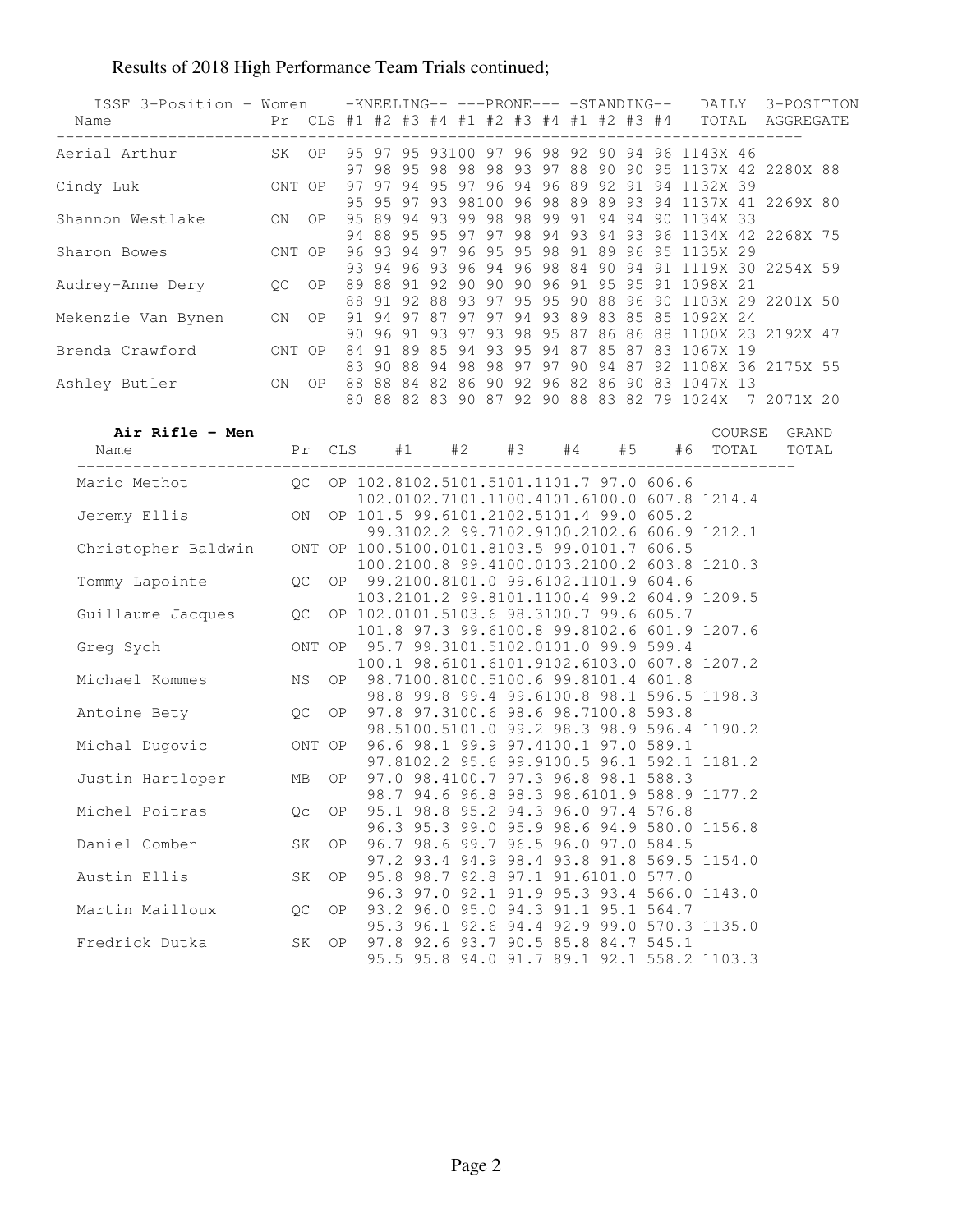| Air Rifle - Women<br>Name | Pr                       | CLS       | #1    | #2          | #3              | #4              | #5                           | #6                                  | COURSE<br>TOTAL                              | GRAND<br>TOTAL<br>$\qquad \qquad - \qquad -$ |
|---------------------------|--------------------------|-----------|-------|-------------|-----------------|-----------------|------------------------------|-------------------------------------|----------------------------------------------|----------------------------------------------|
| Shannon Westlake          | ON                       |           |       |             |                 |                 |                              |                                     | OP 101.5 103.5 102.4 102.9 102.5 101.8 614.6 |                                              |
|                           |                          |           |       |             |                 |                 |                              | 102.7 100.1 101.6 103.9 101.6 101.5 | 611.4                                        | 1226.0                                       |
| Emily Dean                | NB                       | <b>OP</b> |       | 101.6 101.3 |                 |                 |                              | 99.9 100.4 101.6 103.1              | 607.9                                        |                                              |
|                           |                          |           | 100.2 |             |                 |                 |                              | 99.2 102.3 100.9 101.6 101.1        | 605.3                                        | 1213.2                                       |
| Aerial Arthur             | SK                       | OP.       |       |             |                 |                 |                              | 98.4 102.2 102.2 102.0 101.0 101.0  | 606.8                                        |                                              |
|                           |                          |           |       |             |                 |                 |                              | 99.4 101.0 101.0 100.2 101.5 102.5  | 605.6                                        | 1212.4                                       |
| QC<br>Audrey-Anne Dery    |                          | ΟP        | 102.3 | 99.5        |                 | 98.5 100.4      | 98.8                         | 99.0                                | 598.5                                        |                                              |
|                           |                          |           | 95.5  | 98.7        |                 |                 |                              | 98.7 100.8 102.2 99.7               | 595.6                                        | 1194.1                                       |
| Avril Arthur              | SK                       | <b>OP</b> | 100.1 | 99.5        |                 |                 | 94.6 100.5 101.2             | 97.2                                | 593.1                                        |                                              |
|                           |                          |           | 101.4 |             | 99.1 99.3       | 98.9            |                              | 99.5 101.8                          | 600.0                                        | 1193.1                                       |
| Arianne Dubreuil          | QC                       | 0P        | 96.9  |             |                 |                 | 95.6 100.3 101.3 101.4       | 97.9                                | 593.4                                        |                                              |
|                           |                          |           | 102.2 |             | 98.1 100.3      |                 | 99.1 102.4                   | 96.5                                | 598.6                                        | 1192.0                                       |
| Brenda Crawford           | ONT OP                   |           | 99.6  |             |                 |                 | 98.3 97.8 101.4 100.6        | 99.1                                | 596.8                                        |                                              |
|                           |                          |           | 101.3 | 98.5        |                 | 98.5 99.7       | 99.6                         | 96.7                                | 594.3                                        | 1191.1                                       |
| Ashley Butler             | ON                       | OP.       | 98.3  |             |                 | 98.2 102.2 97.5 |                              | 97.5 101.3                          | 595.0                                        |                                              |
|                           |                          |           |       | 99.9 101.8  |                 | $96.0$ $99.3$   | 99.8                         | 99.1                                | 595.9                                        | 1190.9                                       |
| Sharon Bowes              | ONT OP                   |           | 97.7  | 98.1        |                 | 96.9 99.0       |                              | 99.7 100.0                          | 591.4                                        |                                              |
|                           |                          |           |       | 98.3 100.5  |                 |                 |                              | 99.5 99.7 100.9 100.0               | 598.9                                        | 1190.3                                       |
| Mekenzie Van Bynen ON     |                          | ΟP        | 95.6  |             |                 | 98.2 98.5 101.7 |                              | 97.3 100.9                          | 592.2                                        |                                              |
|                           |                          |           | 98.8  |             |                 | 99.5 102.3 97.8 | 98.4                         | 99.2                                | 596.0                                        | 1188.2                                       |
| Florence Fillion QC       |                          | ΟP        | 98.1  | 98.5        |                 | 98.7 100.1      |                              | 95.4 101.5                          | 592.3                                        |                                              |
|                           |                          |           | 99.6  |             | 97.4 101.8      | 99.4            |                              | 96.9 100.1                          | 595.2                                        | 1187.5                                       |
| Kaitlin Rempel            | MB                       | <b>OP</b> |       |             |                 |                 | 99.0 100.5 100.4 98.7 99.3   | 97.3                                | 595.2                                        |                                              |
|                           |                          |           | 99.7  | 99.9        | 96.9            | 97.9            | 98.3                         | 99.3                                | 592.0                                        | 1187.2                                       |
| Christie Light            | ON                       | <b>OP</b> |       |             |                 |                 | 97.0 102.1 101.4 100.2 100.7 | 98.0                                | 599.4                                        |                                              |
|                           |                          |           | 98.4  | 95.8        |                 | 99.9 100.8      | 96.4                         | 95.0                                | 586.3                                        | 1185.7                                       |
| Cindy Luk                 | ONT OP                   |           |       | 100.2 100.5 | 97.1            | 99.8            | 98.3                         | 97.3                                | 593.2                                        |                                              |
|                           |                          |           | 100.6 |             |                 | 96.6 101.2 99.2 | 97.2                         | 97.1                                | 591.9                                        | 1185.1                                       |
| Marian Patrick            | ON                       | ΟP        | 98.9  |             | 98.2 101.0 98.8 |                 | 99.1                         | 99.8                                | 595.8                                        |                                              |
|                           |                          |           | 97.6  |             | 95.4 100.2 99.6 |                 | 98.4                         | 96.4                                | 587.6                                        | 1183.4                                       |
| Samantha Walstra          | AB                       | <b>OP</b> | 93.8  | 94.6        |                 |                 | 95.1 95.7 100.7              | 97.7                                | 577.6                                        |                                              |
|                           |                          |           | 96.3  | 94.6        | 99.5            | 97.8            | 94.7                         | 95.9                                | 578.8                                        | 1156.4                                       |
| Frederique Blaive QC      |                          | <b>OP</b> | 94.9  | 97.8        | 96.1            | 96.6            | 96.5                         | 98.5                                | 580.4                                        |                                              |
|                           |                          |           | 97.4  | 88.6        | 94.0            | 97.1            | 98.5                         | 96.8                                | 572.4                                        | 1152.8                                       |
| Alexa Berezowski          | SK                       | ΟP        | 97.4  | 99.4        | 94.5            | 95.1            | 95.3                         | 90.9                                | 572.6                                        |                                              |
|                           |                          |           |       | 94.2 100.8  | 94.1            | 96.1            | 98.5                         | 95.2                                | 578.9                                        | 1151.5                                       |
| Marielle Dufour           | QC                       | <b>OP</b> | 97.2  | 95.0        | 97.4            | 94.8            | 94.9                         | 91.6                                | 570.9                                        |                                              |
|                           |                          |           | 90.2  | 97.9        |                 | 96.3 96.3       | 96.7                         | 97.3                                | 574.7                                        | 1145.6                                       |
| Jessica Hough             | $\mathsf{ON}$            | <b>OP</b> | 91.4  | 94.6        | 95.5            | 94.3            | 97.8                         | 93.0                                | 566.6                                        |                                              |
|                           |                          |           | 97.0  | 94.8        |                 | 92.9 99.6       | 97.8                         | 92.2                                | 574.3                                        | 1140.9                                       |
| Renee Chandler            | $\mathcal{O}\mathcal{N}$ | OP        | 91.0  | 83.2        | 89.1            | 72.5            | 88.1                         | 78.2                                | 502.1                                        |                                              |
|                           |                          |           | 87.5  | 89.4        | 80.9            | 87.7            | 86.6                         | 89.3                                | 521.4                                        | 1023.5                                       |
|                           |                          |           |       |             |                 |                 |                              |                                     |                                              |                                              |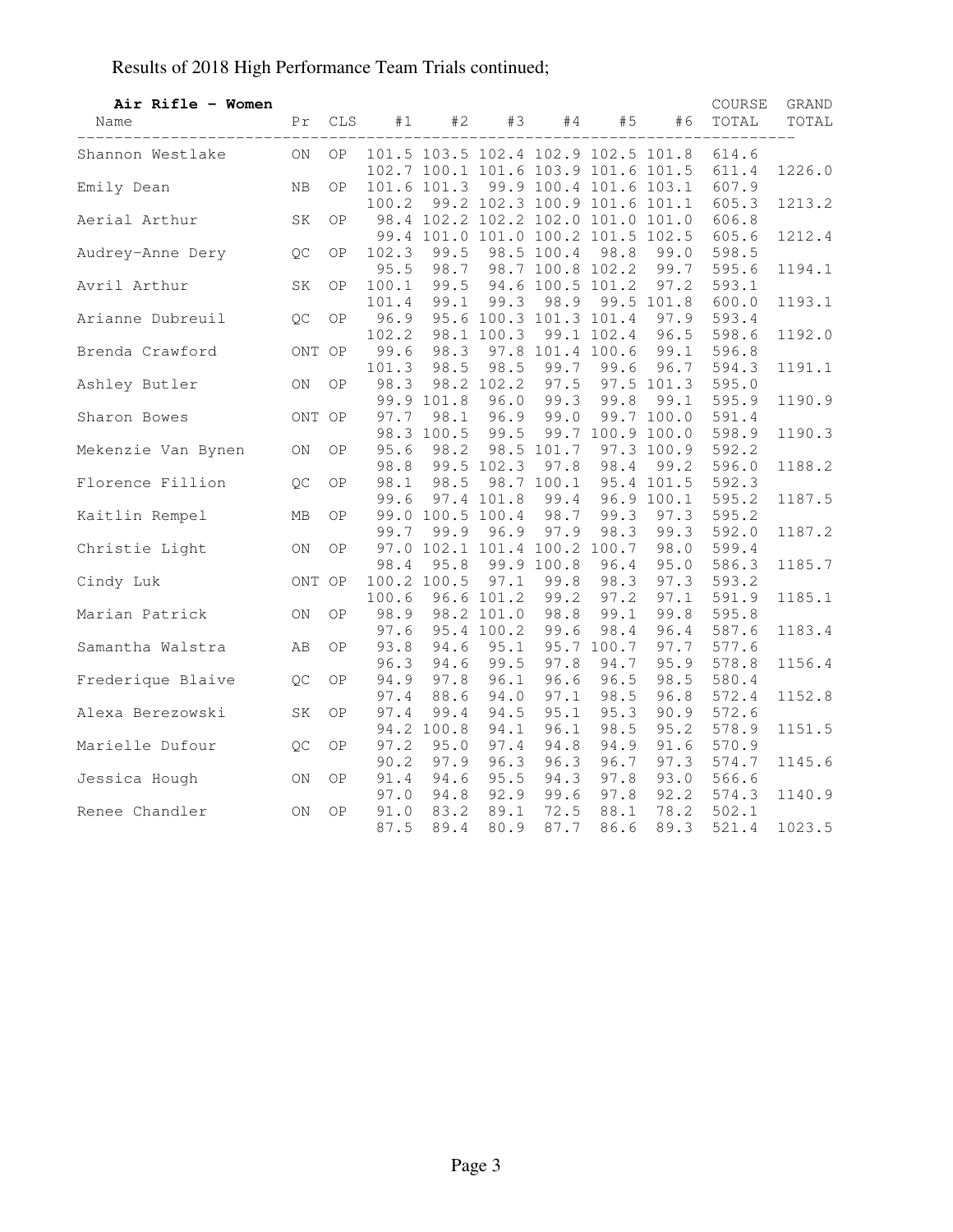| Air Pistol - Men<br>Name    |        | Pr CLS | #1       | #2       | #3       | #4       | #5       | #6       | COURSE<br>TOTAL        | GRAND<br>TOTAL |                      |
|-----------------------------|--------|--------|----------|----------|----------|----------|----------|----------|------------------------|----------------|----------------------|
| Tugrul Ozer                 | AB     | OP     | 97       | 98       | 95       | 98       | 99       | 98       | 585X 19                |                |                      |
| Igor Kozic                  | ON     | OP     | 97<br>96 | 98<br>96 | 97<br>91 | 97<br>94 | 97<br>93 | 94<br>95 | 580X 25<br>565X<br>- 8 | 1165X          | 44                   |
| Piotr Buian                 | PQ.    | ΟP     | 95<br>91 | 96<br>90 | 96<br>93 | 95<br>96 | 95<br>96 | 94<br>95 | 571X 12<br>561X 14     | 1136X          | 20                   |
| Mark Hynes                  | ON     | ΟP     | 94<br>94 | 95<br>91 | 93<br>95 | 96<br>94 | 96<br>94 | 93<br>97 | 567X 15<br>565X 11     | 1128X          | 29                   |
| Stuart Burns                | ON     | ΟP     | 94<br>94 | 91<br>94 | 95<br>91 | 94<br>94 | 94<br>93 | 93<br>95 | 561X 10<br>561X 12     | 1126X          | 21                   |
| Dmitriy Pekach              | ON     | ΟP     | 95<br>91 | 97<br>95 | 89<br>91 | 95<br>93 | 91<br>94 | 97<br>96 | 564X 19<br>560X<br>- 7 | 1125X          | 31                   |
| Allan Harding               | BC     | ΟP     | 94<br>94 | 94<br>91 | 89<br>92 | 98<br>94 | 93<br>94 | 95<br>93 | 563X 10<br>558X 11     | 1123X          | 17                   |
|                             |        |        | 90       | 91       | 95       | 94       | 96       | 96       | 562X 13                | 1120X          | 24                   |
| Francis Le Sieur            | QC     | ΟP     | 92<br>89 | 93<br>94 | 93<br>91 | 95<br>93 | 93<br>97 | 94<br>96 | 560X 12<br>560X<br>8   | 1120X          | 20                   |
| Bob Katz                    | QC     | OP     | 95<br>92 | 89<br>95 | 92<br>94 | 94<br>93 | 91<br>94 | 94<br>92 | 555X 10<br>560X 14     | 1115X          | 24                   |
| James Sandall               | ON     | OP     | 93<br>93 | 90<br>88 | 91<br>89 | 91<br>87 | 89<br>95 | 89<br>90 | 543X<br>4<br>542X<br>6 | 1085X          | 10                   |
| John Jossifakis             | ON     | ΟP     | 87<br>88 | 94<br>85 | 91<br>87 | 91<br>89 | 91<br>87 | 83<br>91 | 537X 10<br>527X<br>7   | 1064X          | 17                   |
| Seth Norman                 | SK     | ΟP     | 88       | 79       | 80       | 85       | 90       | 87       | 509X<br>5              |                |                      |
| Rex Norman                  | SK     | ΟP     | 91<br>78 | 87<br>68 | 88<br>77 | 89<br>76 | 91<br>65 | 89<br>70 | 535X<br>7<br>434X<br>0 | 1044X          | 12                   |
| Michael Hung                | ONT OP |        | 75<br>82 | 75<br>76 | 76<br>92 | 75<br>84 | 73<br>82 | 74<br>85 | 448X<br>2<br>501X<br>4 | 882X           | $\mathbf{2}$         |
|                             |        |        |          |          |          |          |          |          |                        | 501X           | 4                    |
| Air Pistol - Women<br>Name  | Pr     | CLS    | #1       | #2       | #3       | #4       | #5       | #6       | COURSE<br>TOTAL        | GRAND<br>TOTAL |                      |
| -----------<br>Lynda Kiejko | AB     | ΟP     | 94       | 92       | 95       | 92       | 96       | 96       | 565X 18                | ----------     |                      |
| Elizabeth Gustafson         | AB     | OP     | 95<br>95 | 95<br>91 | 94<br>95 | 94<br>92 | 95<br>94 | 93<br>94 | 566X 13<br>561X 10     | 1131X          | 31                   |
| Mehak Nibber                | ON     | ΟP     | 95<br>91 | 92<br>94 | 95<br>93 | 94<br>92 | 91<br>94 | 90<br>91 | 557X 11<br>555X<br>8   | 1118X          | 21                   |
| Yanka Vasileva              | QC     | OP     | 92<br>92 | 93<br>95 | 93<br>91 | 91<br>93 | 94<br>90 | 91<br>94 | 554X<br>6<br>555X 10   | 1109X          | 14                   |
| Kim Britton                 | AB     | ΟP     | 90<br>95 | 92<br>95 | 94<br>91 | 96<br>96 | 90<br>90 | 90<br>89 | 552X 11<br>556X 14     | 1107X          | 21                   |
| Pat Boulay                  | ONT OP |        | 89<br>93 | 91<br>89 | 93<br>90 | 92<br>90 | 90<br>94 | 93<br>97 | 548X<br>6<br>553X<br>6 | 1104X          | 20                   |
|                             |        |        | 92       | 90       | 95<br>90 | 89<br>93 | 91<br>92 | 93       | 550X<br>8              | 1103X          | 14                   |
| Lea Wacowich                | AB     | ΟP     | 92<br>89 | 92<br>97 | 92       | 88       | 91       | 92<br>92 | 551X<br>9<br>549X 11   | 1100X          | 20                   |
| Michelle Stewart            | SK     | ΟP     | 90<br>89 | 87<br>95 | 89<br>94 | 93<br>95 | 92<br>92 | 87<br>93 | 538X<br>-7<br>558X 11  | 1096X          | 18                   |
| Avianna Chao                | ONT OP |        | 88<br>92 | 91<br>92 | 91<br>93 | 89<br>89 | 92<br>92 | 93<br>91 | 544X 11<br>549X 11     | 1093X          | 22                   |
| Lori Kranenburg             | ON     | ΟP     | 90<br>90 | 91<br>91 | 93<br>89 | 90<br>93 | 90<br>92 | 90<br>93 | 544X<br>6<br>548X 11   | 1092X          | 17                   |
| Krysten Downham             | SK     | ΟP     | 92<br>91 | 90<br>89 | 91<br>87 | 92<br>85 | 94<br>90 | 90<br>91 | 549X 10<br>533X<br>6   | 1082X          | 16                   |
| Talia Park                  | SK     | ΟP     | 90       | 89       | 88       | 92       | 90       | 80       | 529X<br>5              |                |                      |
| Audrey-Anne Le Sieur        | QC     | ΟP     | 91<br>86 | 89<br>92 | 86<br>91 | 87<br>90 | 88<br>93 | 87<br>87 | 528X<br>5<br>539X<br>2 | 1057X<br>539X  | 10<br>$\overline{c}$ |
|                             |        |        |          |          |          |          |          |          |                        |                |                      |

### **PISTOL RESULTS**